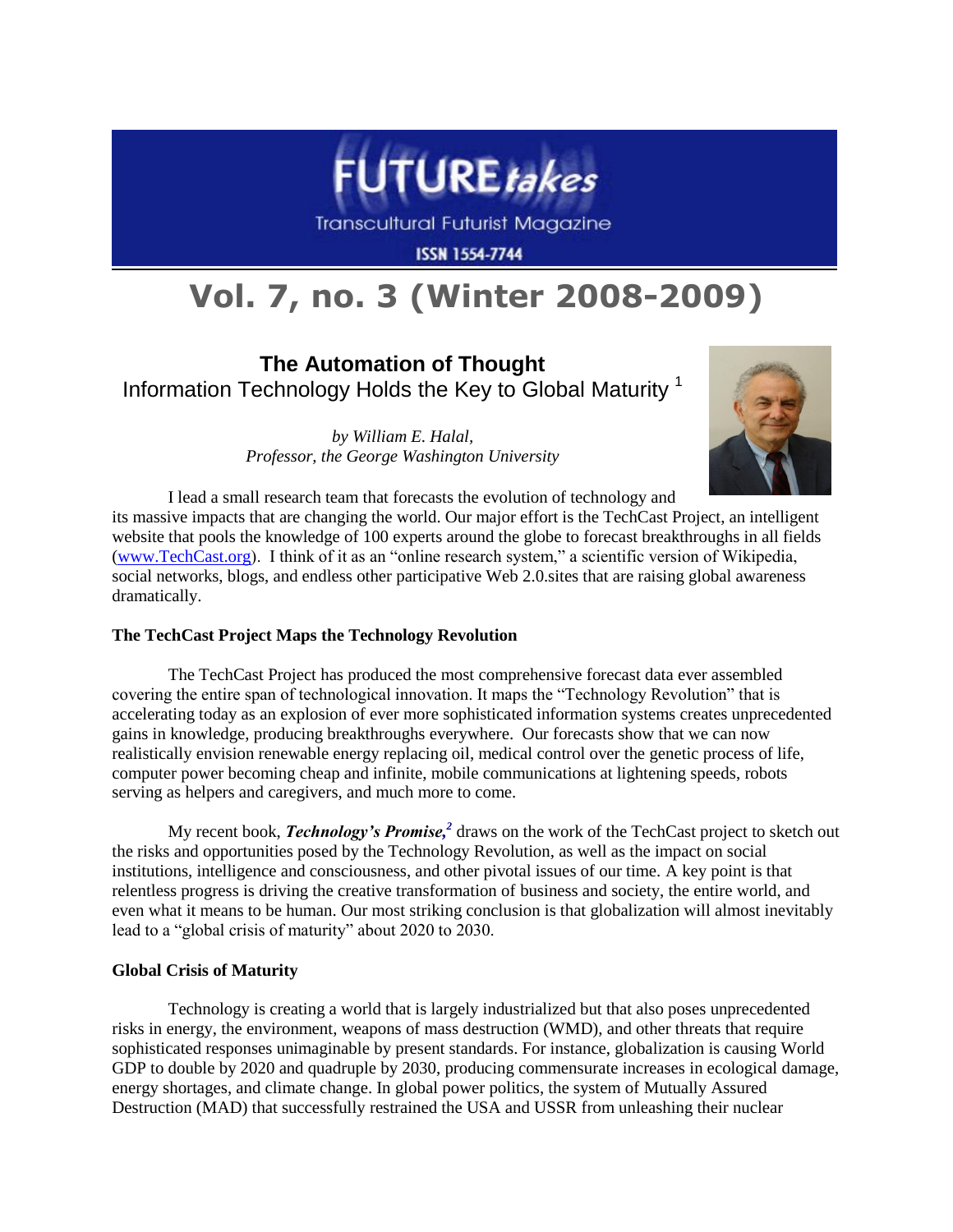arsenals is unlikely to hold up with a dozen or so nations going nuclear. And seemingly no end can be found to the corrosive destruction of terrorism.

This megacrisis seems insurmountable because the present world is not sustainable, and knowledgeable people know that a unified global system is needed to avert disaster. President Bill Clinton noted "there is no world system," and the late Admiral Arthur Cebrowski, who pioneered the US military's Office of Force Transformation, said "We have to recognize that a major transformation is inevitable $"$ <sup>3</sup>

#### **The Automation of Human Thought**

The solution lies in understanding that the Technology Revolution also holds the key to resolving the crisis of maturity. At about 2020, the very time when the planet is likely to teeter between calamity and salvation, our forecasts suggest that routine human thought should be automated by far more sophisticated IT networks, a second generation of more powerful computers, smart robots that think and talk, and artificial intelligence that approaches human skills. I recently bought a GPS navigation system to guide me on a twisting adventure through California recently, and I am happy to report that the problem of getting from point A to point B has been solved.

As even better machine intelligence takes over common mental tasks, we will move up another level on the evolutionary hierarchy to address the global challenges that now seem overwhelming. Just as farm labor was automated 100 years ago, then factory work, and recently services, now IT is automating routine knowledge work.

## **Beyond Knowledge – Consciousness is the Next Great Frontier**

It's impossible to fully grasp the reality of a different era, but based on our projections, the Information Age should mature about 2020, leading to an era *beyond knowledge.* Something like a "global consciousness" is likely to emerge, focusing on higher level understanding, productive compromise, and on working out together the tough existential choices needed to survive. It might be called a "Global Era," "Unified World," "Global Community," etc. Whatever the terms, the fact is that strategic planning, dialogue, collaborative problem-solving, diplomacy, conflict resolution, ceremonies, mediation, prayer, and other yet unknown "technologies of consciousness" may offer the next logical step in this evolutionary process. <sup>4</sup> Here's how General Petraeus was able to gain the support of 70,000 Sunni leaders in Iraq: "We cannot kill our way to victory. Tribal engagement and local reconciliation work."<sup>5</sup>

Likewise, averting an ecological calamity will require agreement among nations to curb climate change, to collaborate on developing advanced energy technologies, and become responsible stewards of nature – heroic challenges requiring existential courage and enlightened self-interest beyond what is normally possible. Experiences with North Korea, Iraq, and Iran show that containing nuclear proliferation and terrorism cannot be achieved with military force alone but requires collaboration to bring radical states into the modern world where conflict is transcended.

It's obvious that global consciousness seems foolhardy in a world that celebrates today's culture of capitalism, power politics, money, glamour, consumerism, and "me." The 2008 financial crisis, however, is widely understood to mark an end to that era, and the outpouring of support around the world for the Obama presidency signals the possibility of global unity.

Beneath the surface, deep rivers of fresh thought are bubbling up. Professional pollster John Zogby has analyzed his data over the past 20 years to conclude "My surveying shows that we are in the midst of a fundamental reorientation of the American character… Away from wanton consumption and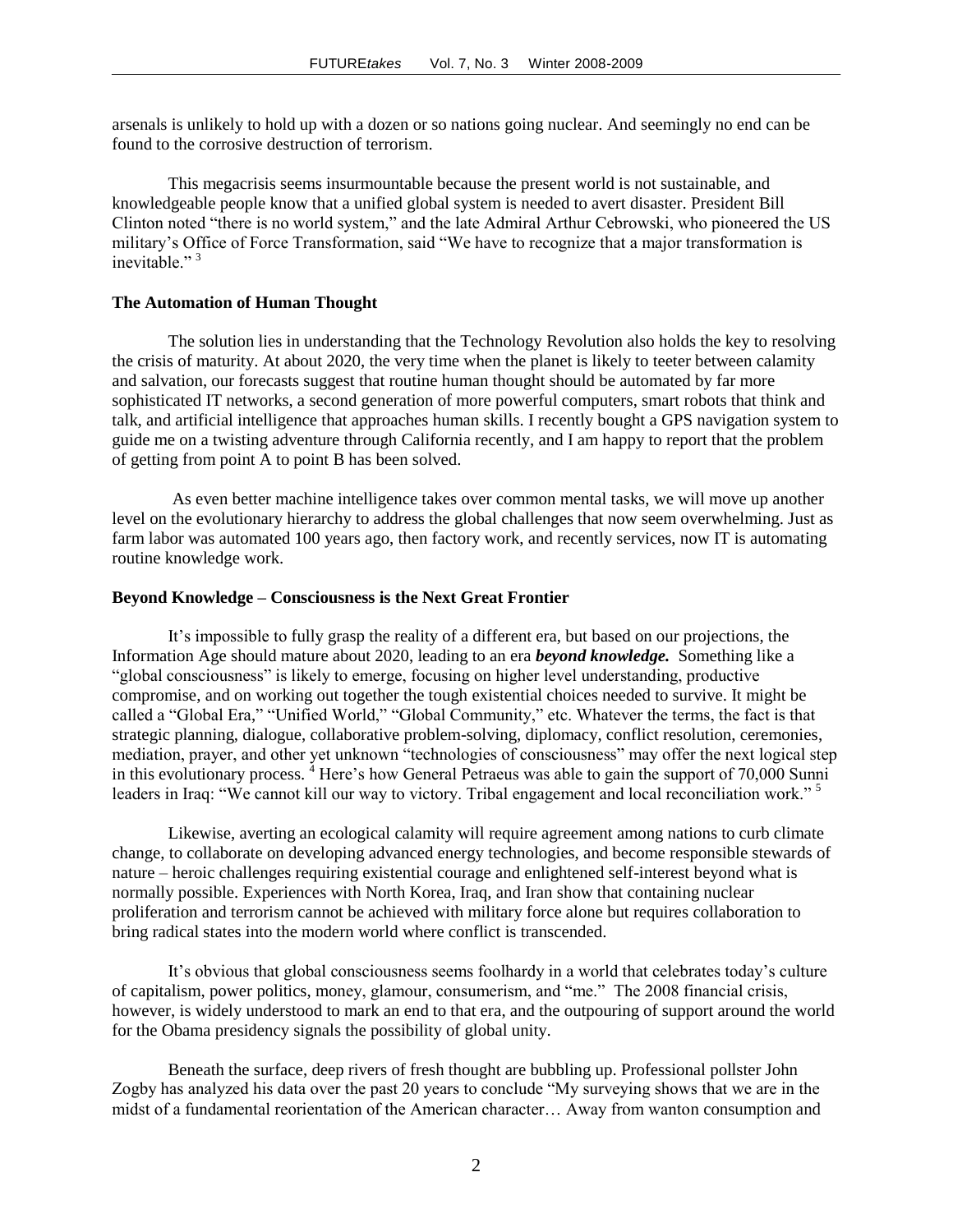toward a new global citizenry in an age of limited resources." It is especially noteworthy that young people lead in embracing this global view, despite our common image of disheveled youngsters oblivious to all but their cell-phones and iPods. Zogby finds that young adults 18 to 29 years old constitute the "First Globals." This "digital generation" accepts all races, sexual orientations, national cultures, and other differences equally, and they are intent on living sustainable lives in a unified world. <sup>6</sup>

Other prescient voices are advocating global unity. Strobe Talcott, former U.S. Ambassador to the UN, Deputy Secretary of State, and now President of the Brookings Institution, thinks global governance is coming: "Individual states will increasingly see it in their interest to form an international system." And the recent report of the Millennium Project notes: "Ours is the first generation with the means for many to know the world as a whole … and seek to improve global systems… This does not mean world government; it means world governance."<sup>7</sup> The philosophical work of Ken Wilbur based on the spiral dynamics framework also bears out this same transition to maturity, and science defines a unified world as a Type 1 Civilization.<sup>8</sup>

Today's emerging global order seems to possess a life cycle all its own that is unfolding rapidly, provoking a series of mental shifts to address this crisis. The obstacles are enormous, but it is precisely because so many people are so deeply concerned that a change in consciousness is underway. We have accepted women in power, transformed planned economies into free markets, and begun to protect the environment. The tough challenge of shaping global consciousness lies ahead.

### **The Life Cycle of Evolution**

This transition can be best grasped by seeing that technological evolution comprises a natural life cycle of the entire planet, much like the life cycle of any organism, although infinitely larger. <sup>9</sup> Things look especially bleak today because that's the normal situation facing any system struggling through maturity – a teenager, a nation, or an entire civilization. Whether it is a teen shedding the baggage of youth to become a responsible adult or a civilization struggling with a global crisis of maturity, the challenge is much the same – grow up or perish.

A great example of the energizing effect of this crisis is highlighted by the recent revival of General Motors. After losing its dominance of auto markets steadily over the past 30 years to Toyota, GM engineers rallied around the goal of introducing the world's first plug-in hybrid car with advanced lithium-ion batteries. The company has its best people working around the clock free of the normal GM bureaucracy under the slogan "failure is not an option." GM could still fail, obviously, but Maryann Keller, a long-time analyst of the company, thinks it's "a generational change."

Historic transitions on this scale are hard to grasp because they lead to a more sophisticated way of life that has never existed before. Understanding the evolutionary forces at work helps us see that the world is undergoing a natural process of maturity, with global intelligence and awareness increasing dramatically. Our great challenge now is to recognize that today's cumbersome institutions, religious dogmas, heated emotions, partisan ideologies, and other commonly outmoded forms of thought and consciousness itself will have to be confronted and resolved.

#### **A Coming Move to the Center**

Political systems are beginning to address these higher-level concerns. The past generation advanced the conservative views of Reagan and Thatcher, releasing the creative destruction of entrepreneurship and free markets from the iron grip of the welfare state. That era has ended with the decline of Republican power in the US today, and now the political pendulum seems to be swinging toward a center that unites conservative ideals of free markets with liberal ideals of community. It may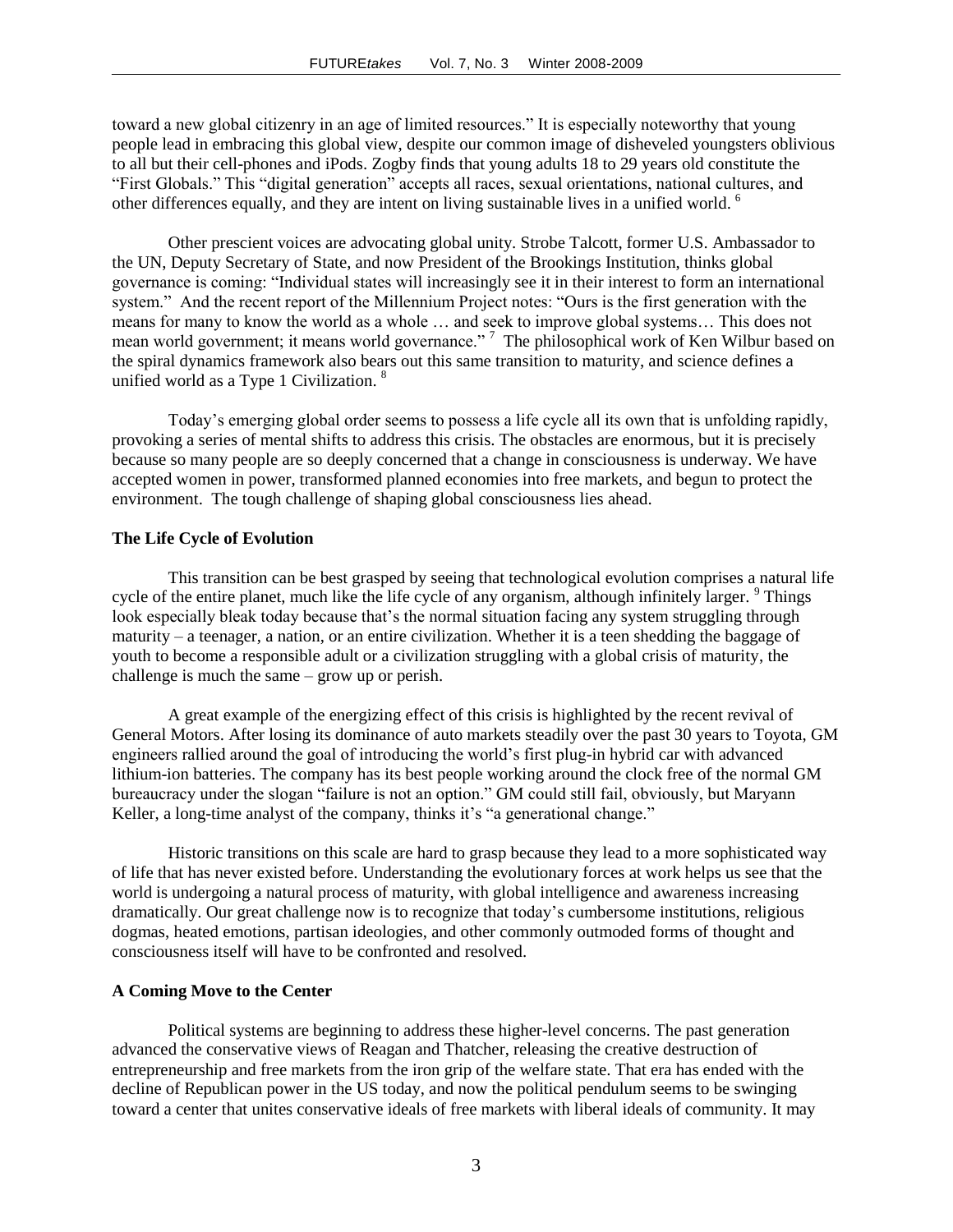seem optimistic, but I envision that the following generation will see a booming rise in collaboration to synthesize economic and political systems into a coherent whole.

This can also be seen in the transformation of social institutions for a knowledge-based world. Hierarchies are slowly dispersing into "self-organizing systems" able to manage complexity by harnessing the knowledge of ordinary people. And the old focus on profit is yielding to a "corporate community" of collaborative partnerships with employees, clients, and the public. These two major trends represent a union of the Western ideals of free enterprise and democracy, offering the possibility of resolving the political impasse between right and left that grips the U.S. and much of the world.

## **The Most Likely Outcome**

These conclusions are not optimistic or speculative but conservative estimates based on empirical evidence. Economic projections make it clear that the world must mature if it is to survive, and the TechCast data presents an entirely plausible path forward. In fact, our forecasts describe the most likely outcome rather than mere possibilities.

The crisis of maturity may not prove catastrophic if acted on in time, but a major turning point is inevitable as the multiple threats of world-wide industrialization, energy shortages, climate change, environment collapse, nuclear holocaust, spreading terrorism, global conflict, and other unknown crises reach critical levels about 2020 to 2030.

<sup>1</sup> Portions of this paper are adapted from articles appearing in *Technology Analysis and Strategic Management* and *The Futurist*

<sup>2</sup> Halal, Technology's Promise: Expert Knowledge on the Transformation of Business and Society (London:

Palgrave Macmillan, 2008)

 $\overline{a}$ 

3 Arthur K. Cebrowski, "Seven Secrets of Transformation," in Halal (ed.), *Institutional Change,* a special issue of

*On the Horizon* (2005) Vol. 13, No. 1.

4 See *Technology's Promise*, Op. Cit., Ch. 10

7 Strobe Talbott, *The Great Experiment* (NY: Simon & Schuster, 2008). 2008 State of the Future (Washington, DC, Millennium Project, 2008)

<sup>8</sup> Ken Wilber, *A Theory of Everything* (Boston: Shambala, 2001)

<sup>9</sup> Halal, "The Life Cycle of Evolution: A Macro-Technological Analysis of Civilization's Progress,*" Journal of* 

*Future Studies* (August 2004) Vol. 9, No. 1, pp. 59-74

*William E. Halal is Professor Emeritus of Science, Technology & Innovation at George Washington University, Washington, D.C, and an authority on emerging technologies, strategy, knowledge, and institutional change. He has worked with General Motors, AT&T, SAIC, MCI, Blue Cross/Blue Shield, International Data Corporation, the US Department of Defense, the Asian Development Bank, and many other organizations. His publications include six books and hundreds of articles, and he substituted for Peter Drucker in giving a talk to 2000 managers at the Los Angeles Coliseum. Prof. Halal is the founder of TechCast, a web-based system that pools the knowledge of experts to forecasts breakthroughs in all* 

<sup>5</sup> "Our Man in Baghdad," *Washington Post* (Sept 4, 2008)

<sup>6</sup> John Zogby, *The Way We'll Be: A Zogby Report on the Transformation of the American Dream* (NY: Random House, 2008)